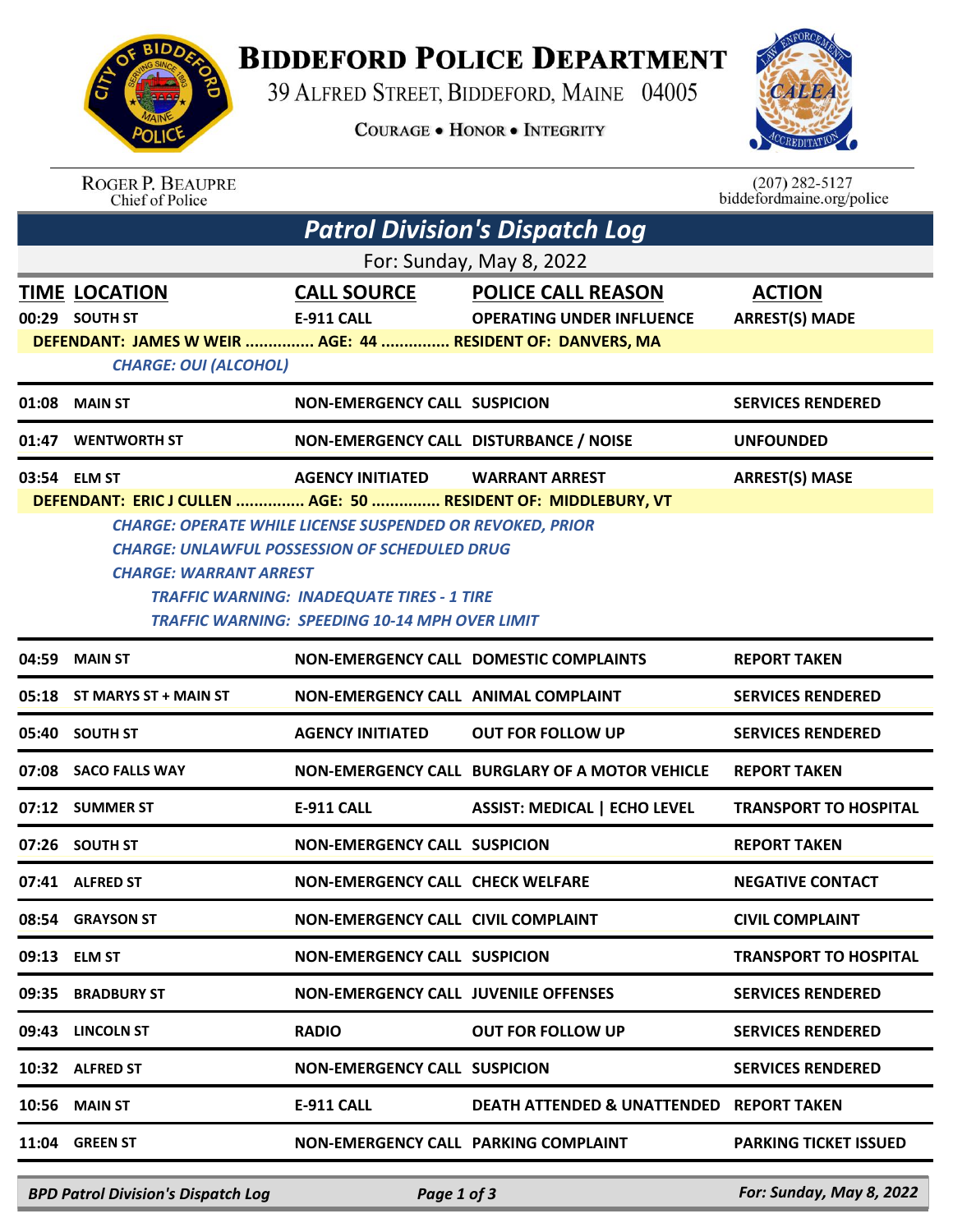|       | <b>TIME LOCATION</b><br>12:05 ELM ST                                             | <b>CALL SOURCE</b><br>NON-EMERGENCY CALL ILLEGAL DUMPING                         | <b>POLICE CALL REASON</b>                                                                           | <b>ACTION</b><br><b>REPORT TAKEN</b> |
|-------|----------------------------------------------------------------------------------|----------------------------------------------------------------------------------|-----------------------------------------------------------------------------------------------------|--------------------------------------|
|       | 15:04 POOL ST                                                                    | <b>E-911 CALL</b>                                                                | 911 MISUSE                                                                                          | <b>NEGATIVE CONTACT</b>              |
| 15:19 | <b>GRAYSON ST</b>                                                                | NON-EMERGENCY CALL CIVIL COMPLAINT                                               |                                                                                                     | <b>SERVICES RENDERED</b>             |
| 15:23 | <b>MARINER WAY</b>                                                               | <b>AGENCY INITIATED</b>                                                          | <b>OUT FOR FOLLOW UP</b>                                                                            | <b>SERVICES RENDERED</b>             |
|       | 15:28 SOUTH ST                                                                   | <b>NON-EMERGENCY CALL CHECK WELFARE</b>                                          |                                                                                                     | <b>TRANSPORT TO HOSPITAL</b>         |
| 15:39 | <b>ELM ST</b>                                                                    | <b>E-911 CALL</b>                                                                | <b>DOMESTIC COMPLAINTS</b>                                                                          | <b>NEGATIVE CONTACT</b>              |
|       | 15:50 BOULDER WAY                                                                | <b>AGENCY INITIATED</b>                                                          | <b>OUT FOR FOLLOW UP</b>                                                                            | <b>SERVICES RENDERED</b>             |
|       | 16:55 LINCOLN ST                                                                 | <b>NON-EMERGENCY CALL SUSPICION</b>                                              |                                                                                                     | <b>NO ACTION REQUIRED</b>            |
| 16:58 | <b>ELM ST</b>                                                                    | E-911 CALL                                                                       | <b>DOMESTIC COMPLAINTS</b>                                                                          | <b>REPORT TAKEN</b>                  |
| 17:08 | <b>PIERSONS LN</b>                                                               | NON-EMERGENCY CALL ANIMAL COMPLAINT                                              |                                                                                                     | <b>SERVICES RENDERED</b>             |
| 17:15 | <b>BACON ST + ALFRED ST</b><br>58 YEAR-OLD OPERATOR FROM BIDDEFORD, ME           | <b>AGENCY INITIATED</b><br><b>TRAFFIC WARNING: FAILING TO STOP AT STOP SIGN</b>  | <b>TRAFFIC ENFORCEMENT</b>                                                                          | <b>WARNING ISSUED</b>                |
| 17:33 | <b>POOL ST</b><br><b>66 YEAR-OLD OPERATOR FROM CUMBERLAND, ME</b>                | <b>AGENCY INITIATED</b><br><b>TRAFFIC WARNING: SPEEDING 10-14 MPH OVER LIMIT</b> | <b>TRAFFIC ENFORCEMENT</b>                                                                          | <b>WARNING ISSUED</b>                |
| 17:45 | <b>POOL ST</b><br><b>44 YEAR-OLD OPERATOR FROM CLINTON, CT</b>                   | <b>AGENCY INITIATED</b><br><b>TRAFFIC WARNING: SPEEDING 10-14 MPH OVER LIMIT</b> | <b>TRAFFIC ENFORCEMENT</b>                                                                          | <b>WARNING ISSUED</b>                |
|       | 18:01 SOUTH ST                                                                   | <b>E-911 CALL</b>                                                                | 911 MISUSE                                                                                          | <b>SERVICES RENDERED</b>             |
|       | 18:15 BOULDER WAY                                                                | NON-EMERGENCY CALL SHOPLIFTING                                                   |                                                                                                     | <b>REFERRED OTHER AGENCY</b>         |
|       | <b>18:18 FORTUNES ROCKS RD</b>                                                   | <b>AGENCY INITIATED</b>                                                          | <b>COMMUNITY ENGAGEMENT</b>                                                                         | <b>SERVICES RENDERED</b>             |
|       | 18:19 SOUTH ST                                                                   | <b>E-911 CALL</b>                                                                | <b>CHECK WELFARE</b>                                                                                | <b>TRANSPORT TO HOSPITAL</b>         |
|       | 18:23 SOUTH ST<br><b>CHARGE: DOMESTIC VIOLENCE ASSAULT</b>                       | <b>E-911 CALL</b>                                                                | <b>DOMESTIC COMPLAINTS</b><br>DEFENDANT: SHERRY YEVETTE PALMER  AGE: 48  RESIDENT OF: BIDDEFORD, ME | <b>ARREST(S) MADE</b>                |
| 18:29 | <b>ELM ST</b>                                                                    | <b>NON-EMERGENCY CALL SUSPICION</b>                                              |                                                                                                     | <b>REPORT TAKEN</b>                  |
| 18:48 | <b>MARINER WAY</b>                                                               |                                                                                  | NON-EMERGENCY CALL VEHICLE CRASH - POLICE ONLY                                                      | <b>STATE FORM TAKEN</b>              |
|       | <b>18:51 FORTUNES ROCKS RD</b><br><b>16 YEAR-OLD OPERATOR FROM BIDDEFORD, ME</b> | <b>AGENCY INITIATED</b><br><b>TRAFFIC WARNING: SPEEDING 15-19 MPH OVER LIMIT</b> | <b>TRAFFIC ENFORCEMENT</b>                                                                          | <b>WARNING ISSUED</b>                |
|       | 19:11 CENTER ST                                                                  |                                                                                  | NON-EMERGENCY CALL BURGLARY OF A MOTOR VEHICLE                                                      | <b>REPORT TAKEN</b>                  |
|       | 19:15 WASHINGTON ST                                                              | <b>E-911 CALL</b>                                                                | <b>ASSIST: MEDICAL</b>                                                                              | <b>TRANSPORT TO HOSPITAL</b>         |
|       |                                                                                  |                                                                                  |                                                                                                     |                                      |